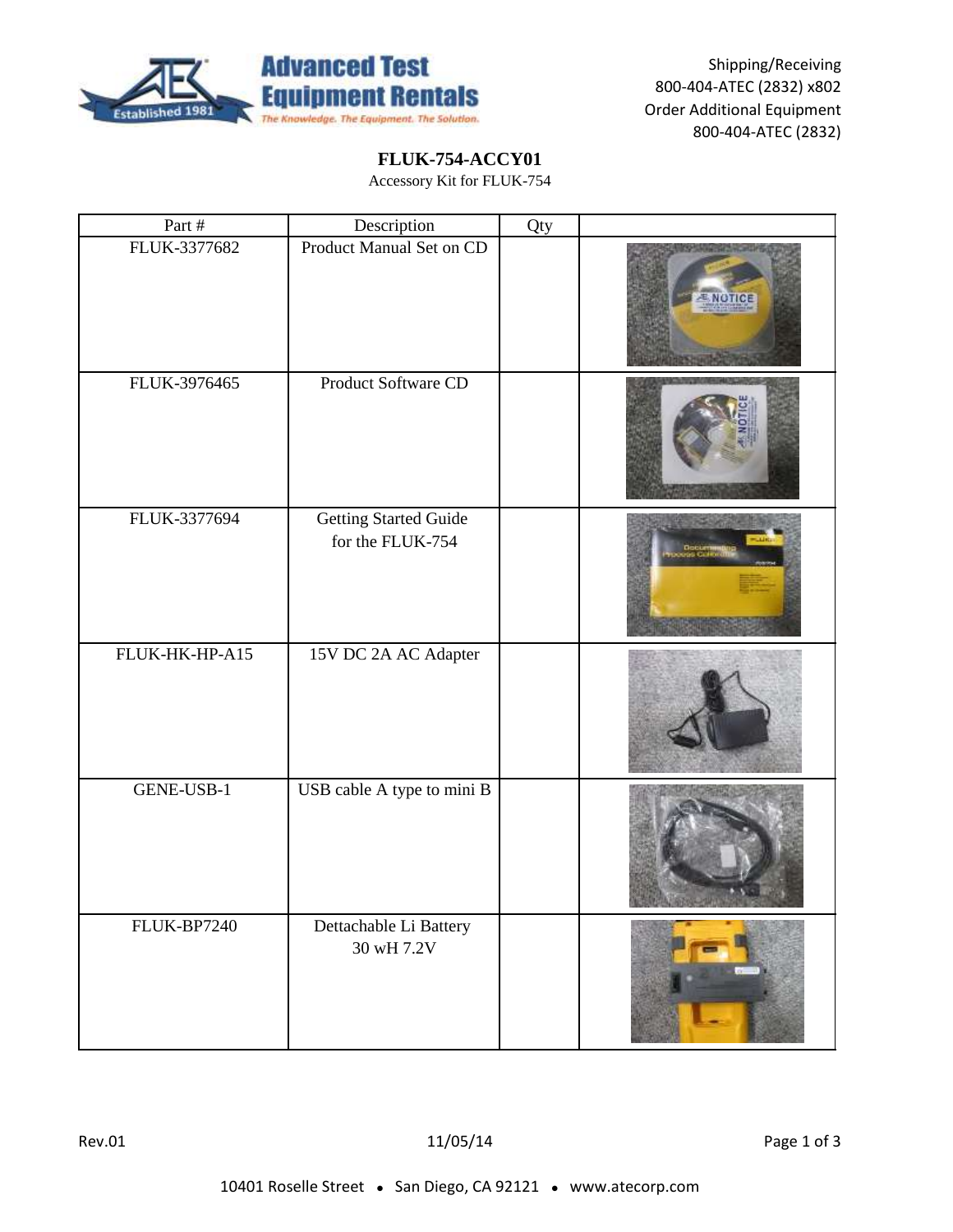

Shipping/Receiving 800-404-ATEC (2832) x802 Order Additional Equipment 800-404-ATEC (2832)

## **FLUK-754-ACCY01**

Accessory Kit for FLUK-754

| Part #                | Description                              | Qty            |  |
|-----------------------|------------------------------------------|----------------|--|
| <b>FLUK-754-CAS01</b> | Soft Carry Case for<br>the FLUK-754 unit |                |  |
| FLUK-AC280-R          | Red Sure Grip Hook Clip                  | $\overline{2}$ |  |
| FLUK-AC280-B          | <b>Black Sure Grip Hook Clip</b>         | $\overline{2}$ |  |
| FLUK-754-8016-R       | Red Alligator Clip                       | $\overline{3}$ |  |
| FLUK-754-8016-B       | <b>Black Alligator Clip</b>              | $\overline{3}$ |  |
| <b>FLUK-TP220-1-R</b> | Red Test Probe                           | $\overline{3}$ |  |